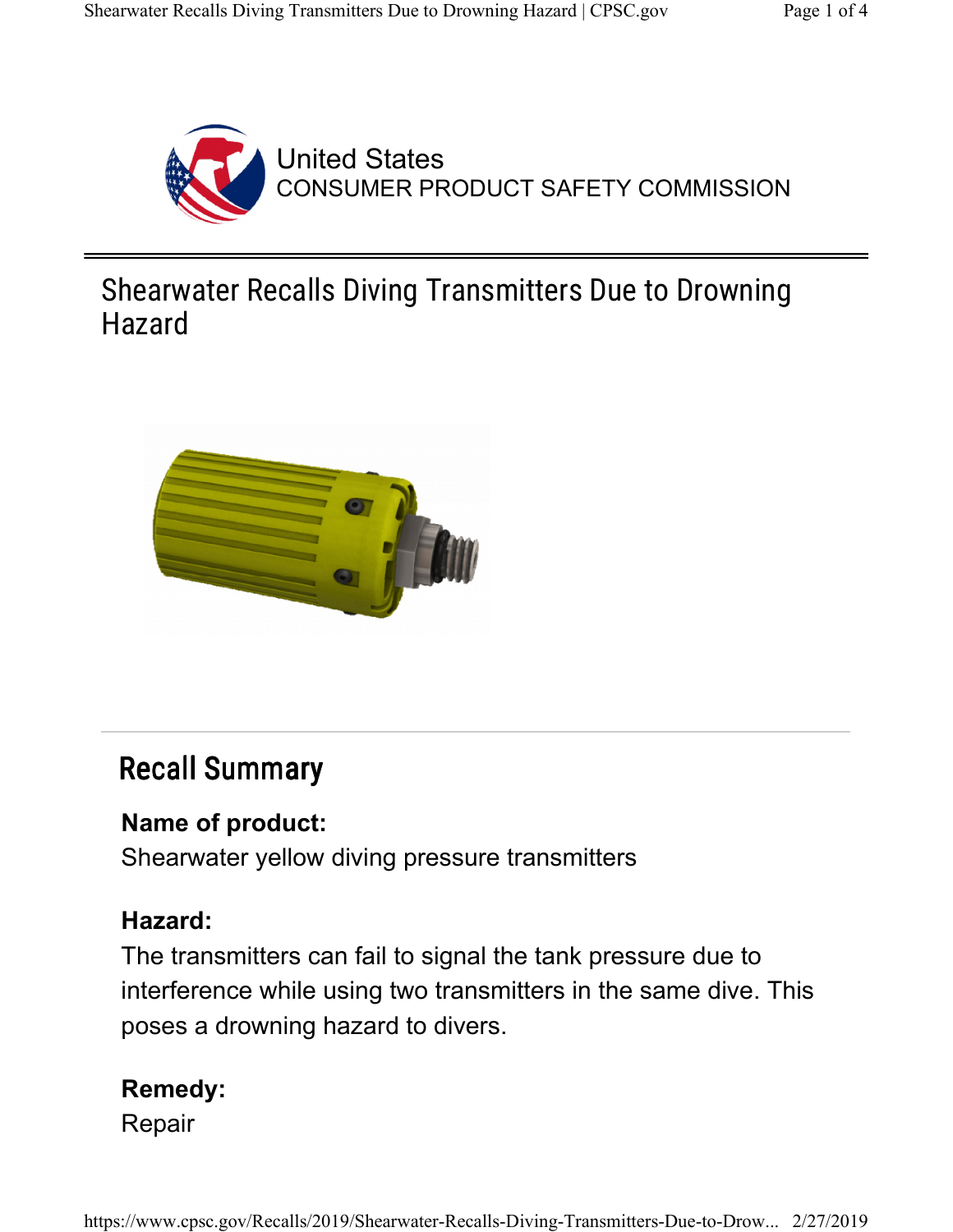### Recall date:

February 21, 2019

### Units:

About 900 (in addition, about 65 were sold in Canada)

Consumer Contact:

Shearwater Research toll free at 888-875-9745 from 9 a.m. to 5 p.m. PT Monday through Friday, email at info@shearwater.com or online at www.shearwater.com and click on Community for more information.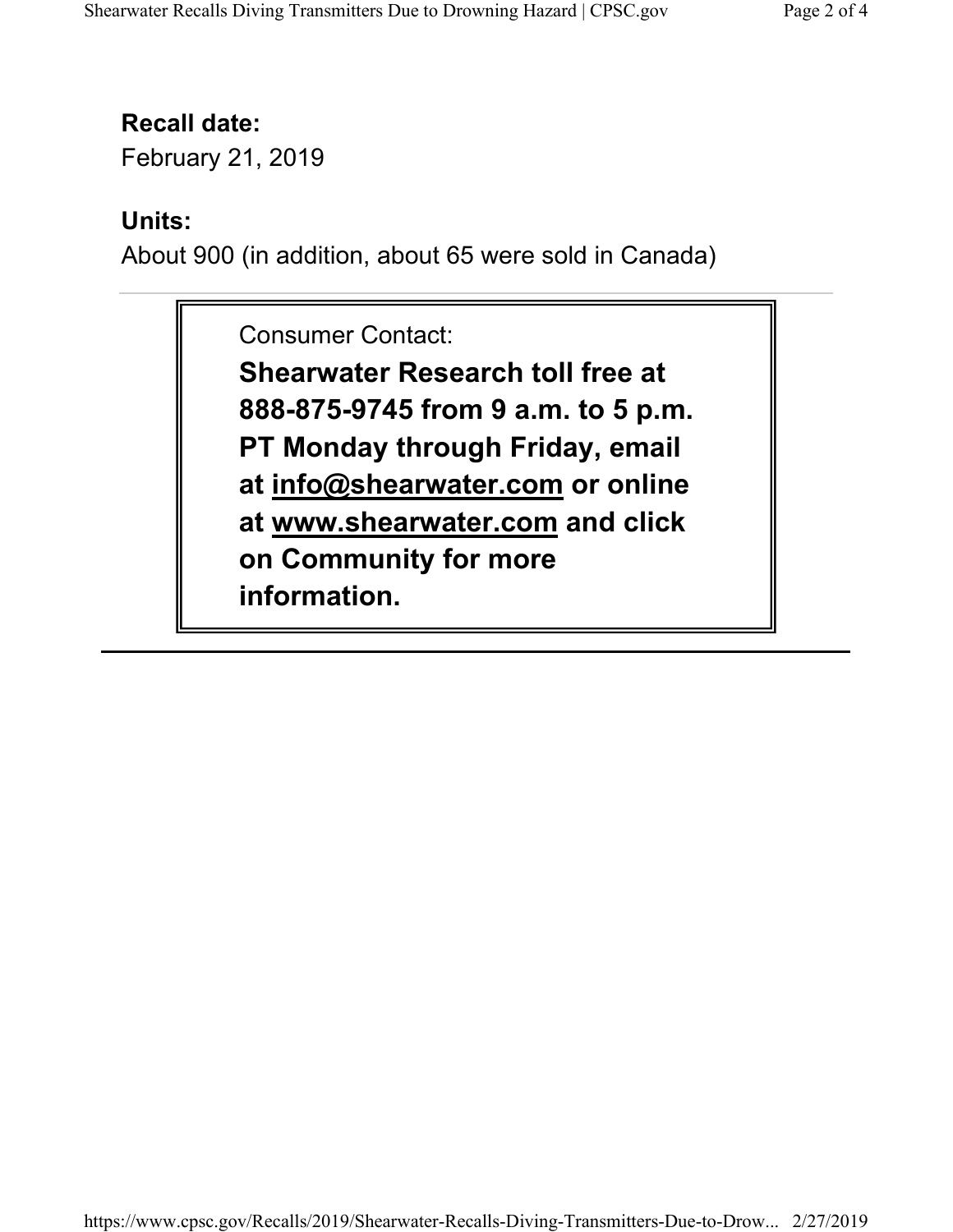# Recall Details In Conjunction With:

## Description:

This recall involves Shearwater yellow pressure diving transmitters. The transmitters provide a tank pressure reading for scuba divers. The transmitter is yellow, with a cylindrical shape and measures 3 inches in length. "FCC ID: MH8A" is printed on the end of the transmitter. Part number 13009 or 13009-01 is printed on the cardboard packaging along with an 8 digit serial number starting in FK or BM etched on the side.

## Remedy:

Consumers should immediately stop using the recalled transmitters and contact the firm to arrange a free repair or exchange of the transmitter.

#### Incidents/Injuries:

The firm has received one report of loss of communication using the transmitter during a dive.

## Sold At:

Dive Right In Scuba and Online Scuba stores nationwide and online at www.divegearexpress.com and www.shearwater.com from June 2017 through November 2018 for about \$350.

## Manufacturer(s):

Pelagic Pressure Systems, of San Leandro, Calif.

## Distributor(s):

Shearwater Research Inc., of Richmond, B.C. Canada